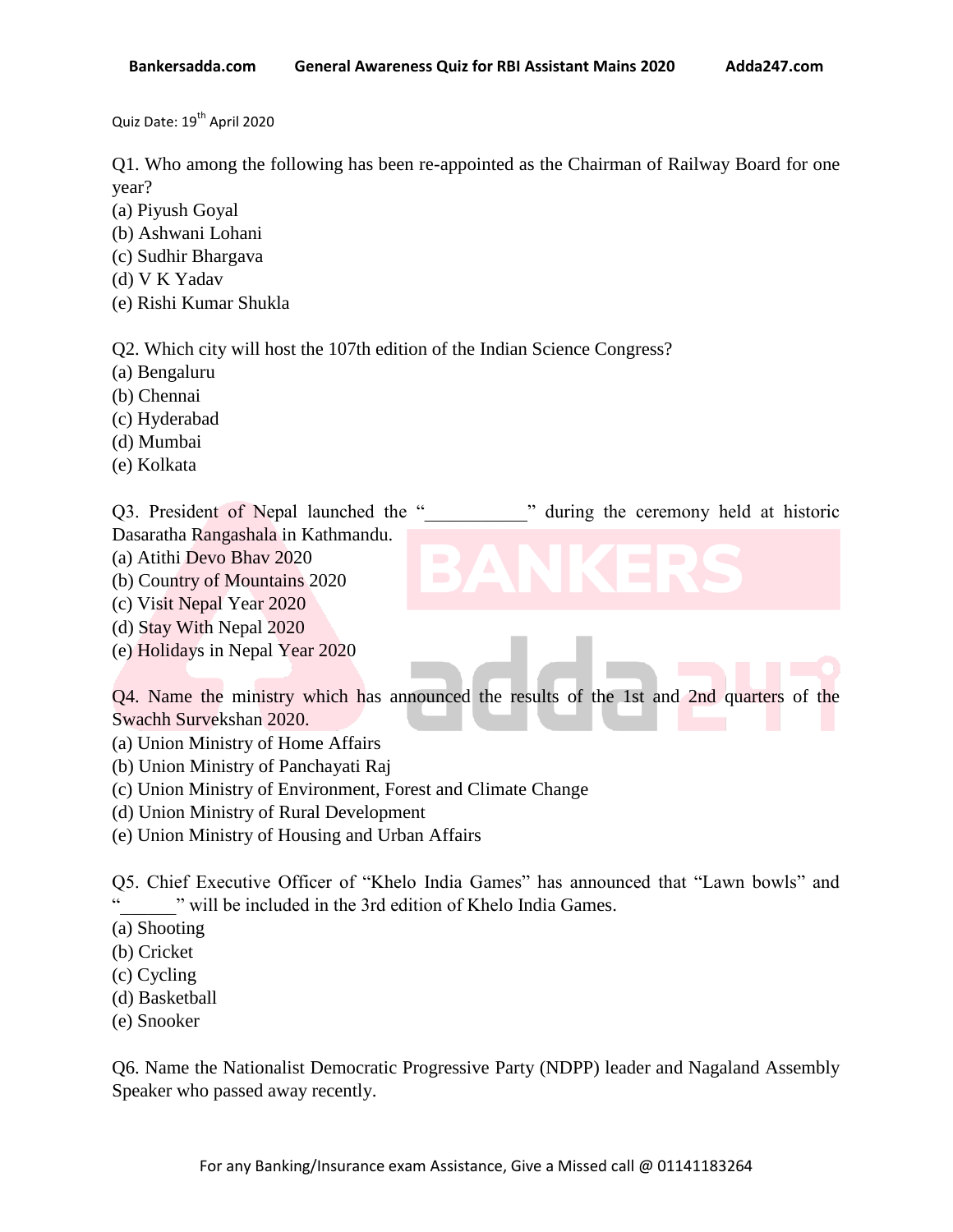- (a) Kongkham Robindro
- (b) Y. Khemchand Singh
- (c) Neiphiu Rio
- (d) Sharingain Longkumer
- (e) Vikho-o Yhoshu

Q7. Which city has topped the cleanliness charts for two consecutive quarters among cities with over 10 lakh population as per Swachh Survekshan 2020?

- (a) Bhopal
- (b) Navi Mumbai
- (c) Rajkot
- (d) Indore
- (e) Surat

| <b>General Awareness</b><br><b>Based on GA POWER CAPSULE</b>    | <b>TEST SERIES</b><br><b>Bilingual</b><br><b>Video Solutions</b> |  |
|-----------------------------------------------------------------|------------------------------------------------------------------|--|
| <b>RBI ASSISTANT MAINS</b>                                      | <b>RBI ASSISTANT</b>                                             |  |
| <b>a</b> bankersadda.com                                        | <b>MAINS</b>                                                     |  |
| $2500 + Questions$<br><b>Current Affairs   Banking   Static</b> | 25 Total Tests   eBooks                                          |  |
|                                                                 |                                                                  |  |

Q8. The Election Commission of India has launched PPRTMS which enables the applicants to track the status of the applications for the party registration. PPRTMS stands for?

- (a) Political Parties Registration Tracking Management System
- (b) Political Policies Registration Tracking Management System
- (c) Political Parties Registration Tuning Management System
- (d) Political Policies Registration Tuning Management System
- (e) Political Personnel Registration Tracking Management System

Q9. Name the Cantonment Boards which was the worst performer among other cantonment boards as per Swachh Survekshan 2020.

- (a) St.Thomas Mount Cantonment Board
- (b) Jhansi Cantonment Board
- (c) Delhi Cantonment Board
- (d) Secunderabad Cantonment Board
- (e) Jalandhar Cantonment Board

Q10. What will be the theme of the 107th edition of the Indian Science Congress to be held in Bengaluru?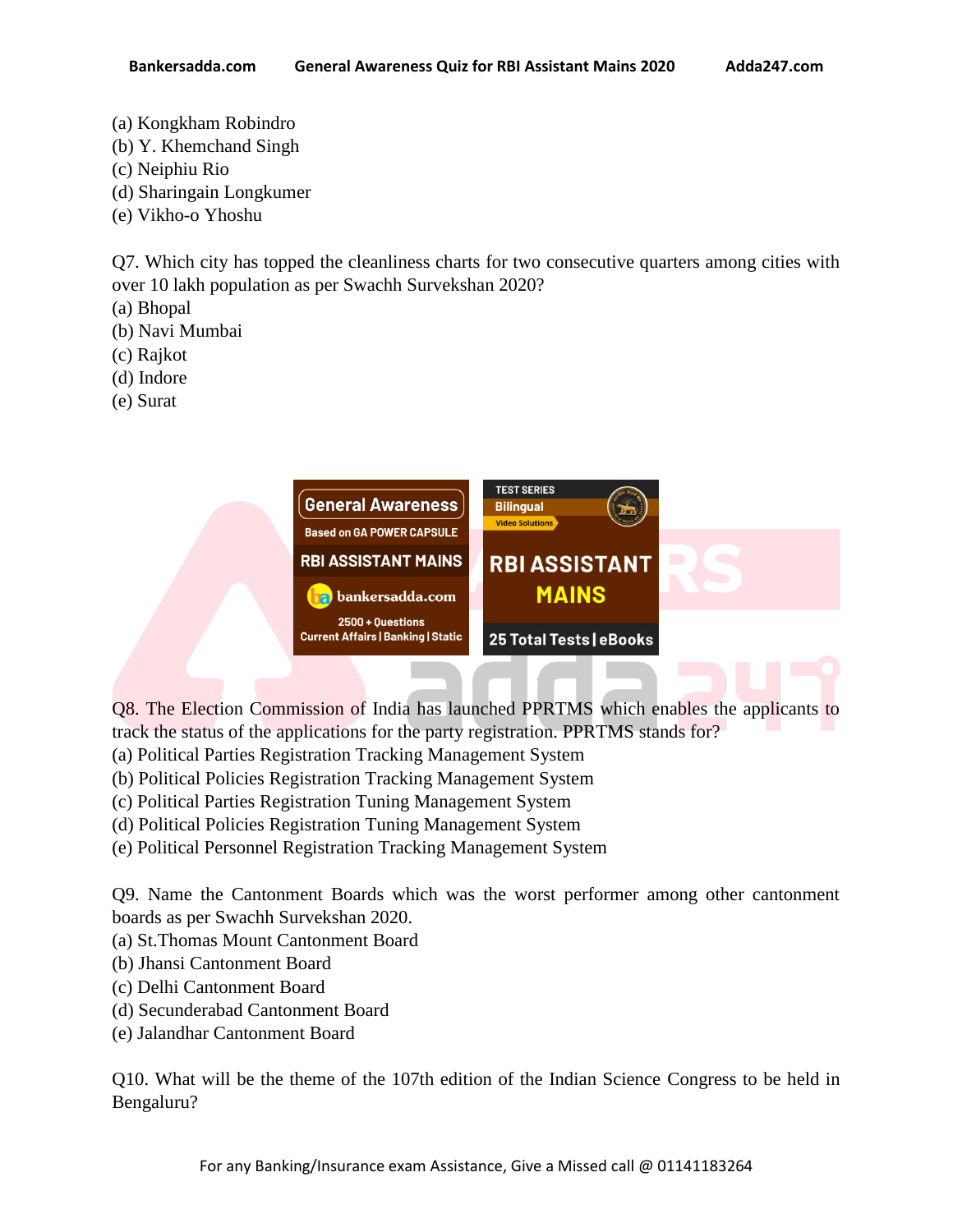- (a) science and technology: nation development
- (b) science and technology: rural development
- (c) science and technology: state development
- (d) science and technology: urban development
- (e) science and technology: human resource development

Q11. The National Disaster Response Force (NDRF) celebrated its 15th Raising Day recently. It celebrates its Raising Day every year on?

- (a) 16th January
- (b) 17th January
- (c) 18th January
- (d) 19th January
- (e) 20th January

Q12. Name the Indian wrestler who defeated Ecuador"s Luisa Elizabeth Melendres in 53kg event to win the gold medal of the 2020 season at the Rome Ranking Series in Rome.

- (a) Vinesh Phogat
- (b) Babita Phogat
- (c) Sakshi Malik
- (d) Dipa Karmakar
- (e) Geeta Phogat

Q13. Name the badminton player who defeated Carolina Marin to win the Indonesia Badminton Masters 2020 women"s singles title in Jakarta, Indonesia.

- (a) Saina Nehwal
- (b) Jwala Gutta
- (c) Nozomi Okuhara
- (d) P.V. Sindhu
- (e) Ratchanok Intanon

Q14. Union Minister for Heavy Industries Prakash Javadekar has inaugurated ELECRAMA 2020 in?

- (a) Indore, Madhya Pradesh
- (b) Greater Noida, Uttar Pradesh
- (c) Lucknow, Uttar Pradesh
- (d) Hyderabad, Telangana
- (e) Gandhinagar, Gujarat

Q15. Which of the following place is hosting the 9th International Children"s Film Festival which will showcase 255 films from 35 countries?

- (a) Kolkata
- (b) New Delhi
- (c) Mumbai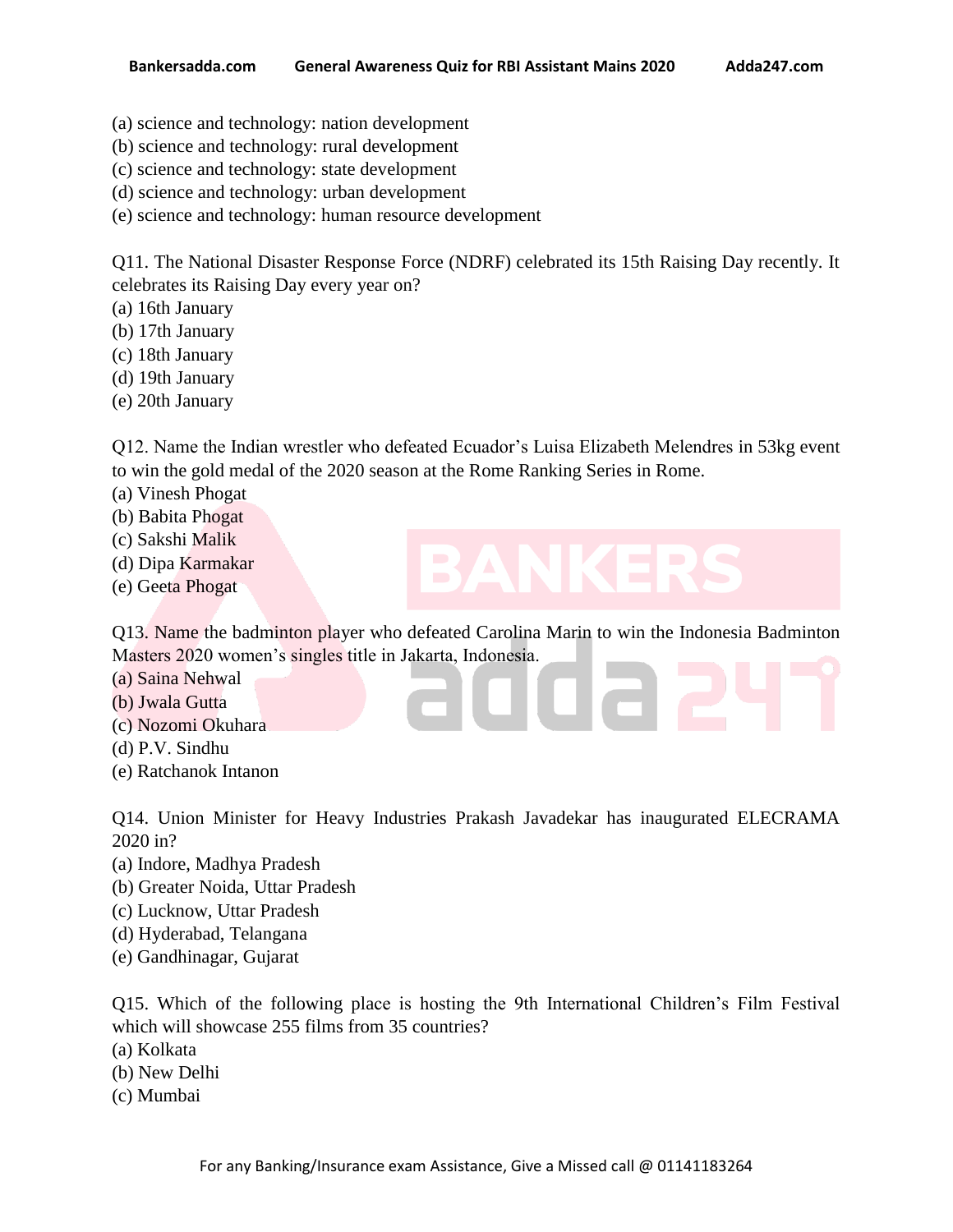(d) Chennai

(e) Bengaluru

#### Solutions

### S1. Ans.(d)

Sol. The Appointments Committee of the Cabinet has approved the re-employment of V K Yadav as the Chairman of Railway Board.

# $S2. Ans.(a)$

Sol. Bengaluru will host the 107th edition of the Indian Science Congress.

# S3. Ans.(c)

Sol. President of Nepal launched the "Visit Nepal Year 2020" during the ceremony held at historic Dasaratha Rangashala in Kathmandu.

# S4. Ans.(e)

Sol. The Union Ministry of Housing and Urban Affairs (MoHUA) has announced the results of the 1st and 2nd quarters of the Swachh Survekshan 2020.

# S5. Ans.(c)

Sol. Chief Executive Officer of "Khelo India Games" has announced that "Lawn bowls" and "cycling" will be included in the 3rd edition of Khelo India Games.

# S6. Ans.(e)

Sol. The Nationalist Democratic Progressive Party (NDPP) leader and Nagaland Assembly Speaker Vikho-o Yhoshu passed away.

#### S7. Ans.(d)

Sol. Indore has topped the cleanliness charts for two consecutive quarters among cities with over 10 lakh population as per Swachh Survekshan 2020.

#### S8. Ans.(a)

Sol. The Election Commission of India has launched a Political Parties Registration Tracking Management System (PPRTMS).

#### S9. Ans.(d)

Sol. Secunderabad Cantonment Board in Hyderabad is the worst performer among other cantonment boards as per Swachh Survekshan 2020.

S10. Ans.(b)